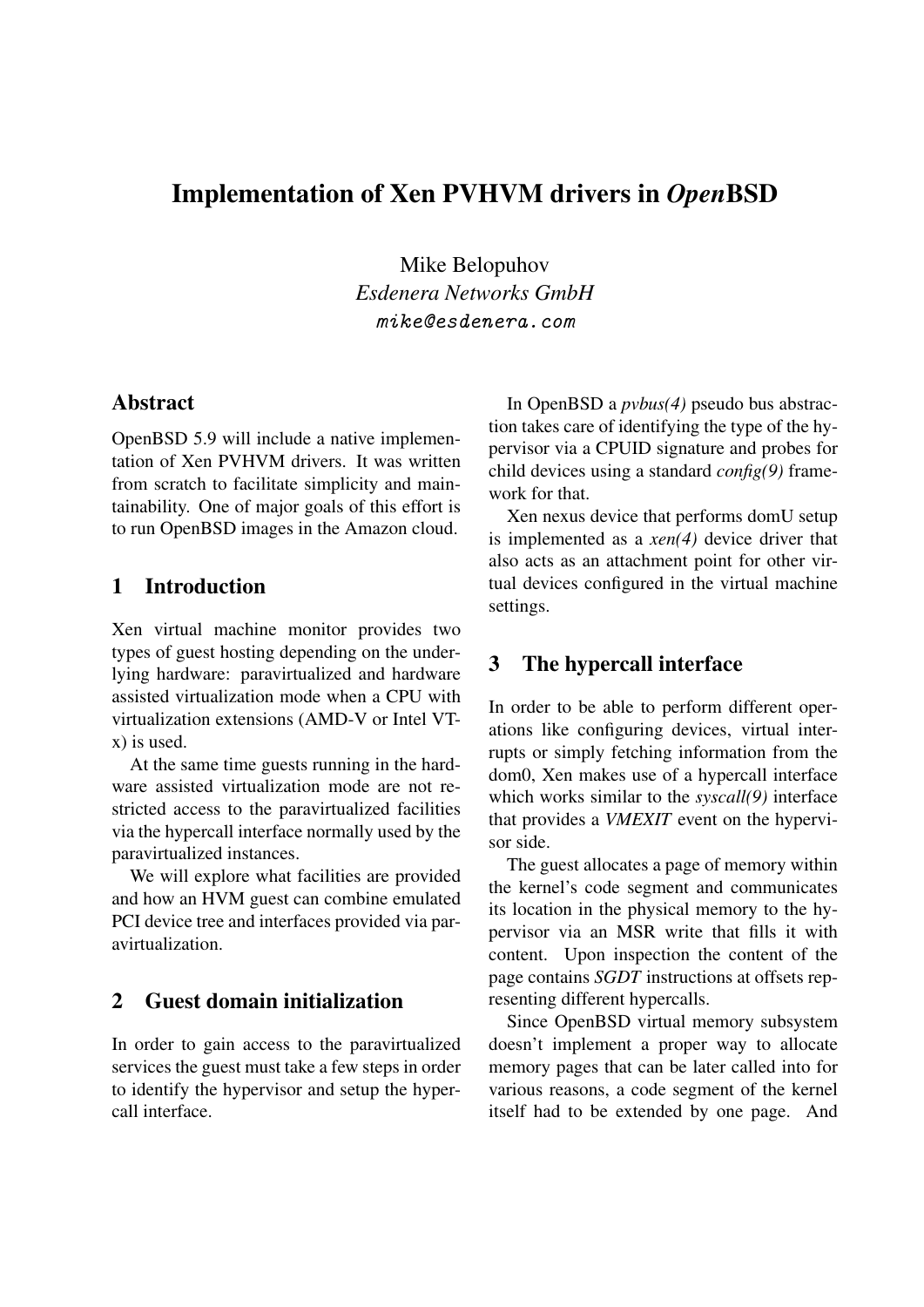while this is a rather straightforward modification, perhaps a randomized location would suit it better.

Via the established hypercall interface other parameters of the system can be learned, for example extended version, enabled virtual machine features, etc.

Unlike other implementations, OpenBSD uses a single hypercall function that is defined as a variable argument function and expands the parameter list in order to construct hypercall arguments.

# 4 Shared Information Page

One of several basic ways of communicating information to the hypervisor and back to the guest system is using shared memory pages. The Shared Information Page is a specialized page of memory that provides guests access to the bitmap of masked and pending event channel ports events as well as other information, such as RTC, TSC, and information about NMIs.

The guest system must allocate a page of memory that has both physical and virtual mappings, for example via *malloc(9)*, and communicate it's *frame number* (a number of page sized increments) to the hypervisor via a *memory operation* hypercall.

Shared Information Page also includes a running cycle counter and a wall clock so it should be possible in the future to turn this into a system timecounter. In fact the *PVCLOCK* interface used by Linux is implemented this way.

# 5 The interrupt subsystem

There are two ways for a Xen hypervisor to inject an interrupt request into the system: via an Interrupt Descriptor Table vector that has been allocated by the guest solely for these purposes and via a virtual PCI device, the *XenStore Platform Device*.

Once triggered a guest operating system must run an interrupt vector that traverses a pending event channel ports bitmap inside the Shared Information Page to establish which ports have triggered the event.

A *xen intr establish()* method is provided in order to setup a callback that will be executed by the interrupt vector when associated event port is pending in the event channel ports bitmap. In many cases the event port number is not known in advance and can be allocated by the aforementioned method itself. Likewise a *xen intr disestablish()* can be called to remove the binding.

During system startup and device driver initialization interrupts remain masked and are unmasked after the root filesystem is mounted. Device drivers are required to operate in the polling mode until interrupts are enabled.

After startup is finished, device drivers can mask and unmask their interrupt sources at will via calls to *xen intr mask()* and *xen intr unmask()*.

Unlike other implementations, we have included support for marking Xen upcall interrupts as pending to integrate interrupt processing better with the rest of the system, e.g. to ensure that interrupt handler is not reentrant.

# 5.1 Interrupts: the IDT method

When indicated by the virtual machine features a guest system may communicate an allocated Interrupt Descriptor Table vector to the hypervisor to deliver the interrupt directly into the system without the help of an emulated APIC.

To set up an IDT vector a system must establish a link between an IDT vector number in a range of 0-255 and a callback function via an IDT gate descriptor. OpenBSD groups IDT vector numbers according to which Interrupt Priority Level they represent. *IPL NET* priority is used for Xen interrupt vector and therefore the first vector  $0x70$  in that group has been reserved for it.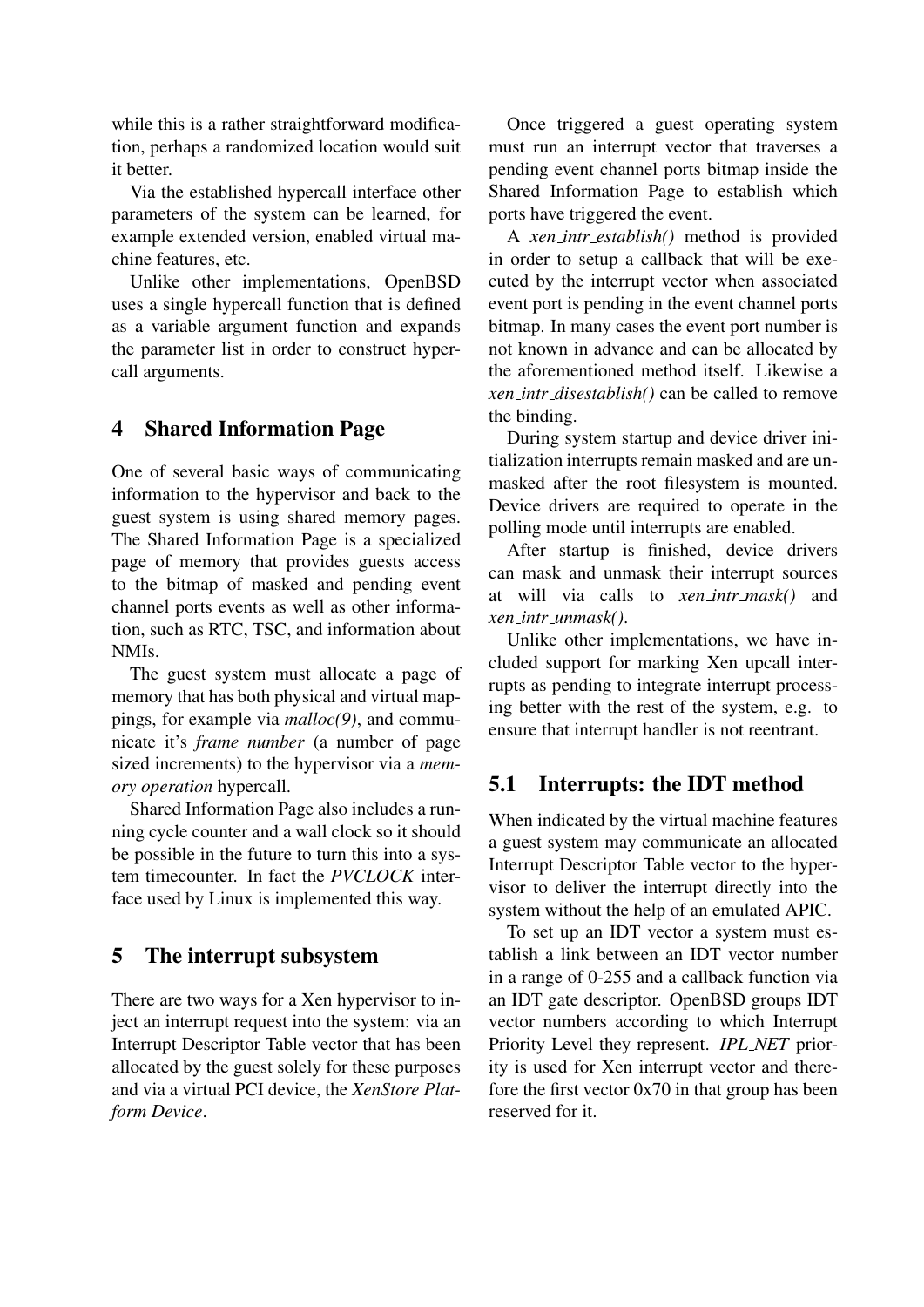Due to the fact that this interrupt vector is not established via a PIC-compatible interface low level interrupt stub functions that basically implement pending interrupt processing cannot be used for our interrupt vector. Instead a set of new functions akin to those used for the LAPIC timer is rolled to provide this functionality.

## 5.2 Interrupts: Platform Device

As an alternative to the IDT method, domU guest implementing PCI bus discovery can implement a driver for the XenSource Platform Device, 0x5853:0x0001. This device provides a level triggered interrupt wired to the emulated APIC and once it's set up, Xen can be made aware of it.

A driver *xspd(4)* has been implemented for this device that configures the Xen interrupt vector to call the Xen upcall when the IDT method is not available.

# 6 Grant tables

Grant tables represent a mechanism of passing references to pages of memory allocated by the guest across domains. In essence it's similar to the IOMMU mechanism where device visible addresses are translated into physical addresses but in this case device visible addresses are represented as indexes into the grant table and point to a *grant table entries*.

Grant table entries contain a frame number and access flags that are set up when one domain wants to provide access to its own memory to the other domain. Upon startup the hypervisor sets an upper limit on how many grant table frames can be used by the guest system.

OpenBSD implements a *bus dma(9)* [1] abstraction on top of grant tables. It defines a new *bus dma tag* that contains methods that wrap underlying *bus dmamap \** functions in a way that the memory managed by this underlying methods gets accounted for by the grant tables

as well.

This allows drivers for paravirtualized devices to take advantage of a standard approach to DMA memory management. The first step is to create a DMA map that records meta information about the mapping that will be performed later. It records number of segments, their sizes and a total size of the mapping. Due to the limitation of grant tables, only the page sized segments are currently supported. The wrapper of *bus dmamap create()* allocates an additional array of entries that will be used to map physical addresses of map segments to grant table references. At the same time grant table entries for all map segments are reserved via *xen grant table alloc()*. This array of entries is then set as a DMA map cookie. A wrapped *bus dmamap destroy()* method can free those references and destroy the map.

Not all *bus dma(9)* methods need to be wrapped. For instance memory allocation and KVA mapping functions *bus dmamem alloc()* and *bus dmamem map()* as well as their destructive counterparts don't need any special handling.

However in order to establish associations between physical addresses of DMA memory segments and grant table references wrapped versions of *bus dmamap load()* family of functions is required. After calling the system *bus dmamap load()* method a wrapper needs to go through all map segments represented by the *dm segs* member of the *bus dmamap t* structure, associate them with grant table references and update entries in the grant table via *xen grant table enter()*. Upon success the physical address of the segment *ds addr* is replaced with the grant table reference. After this call, the driver can pass this reference to the other domain via a ring descriptor or a similar mechanism.

To remove the mapping a *bus dmamap unload()* method wrapper calls the *xen grant table remove()* and puts physical addresses back into the *ds addr* before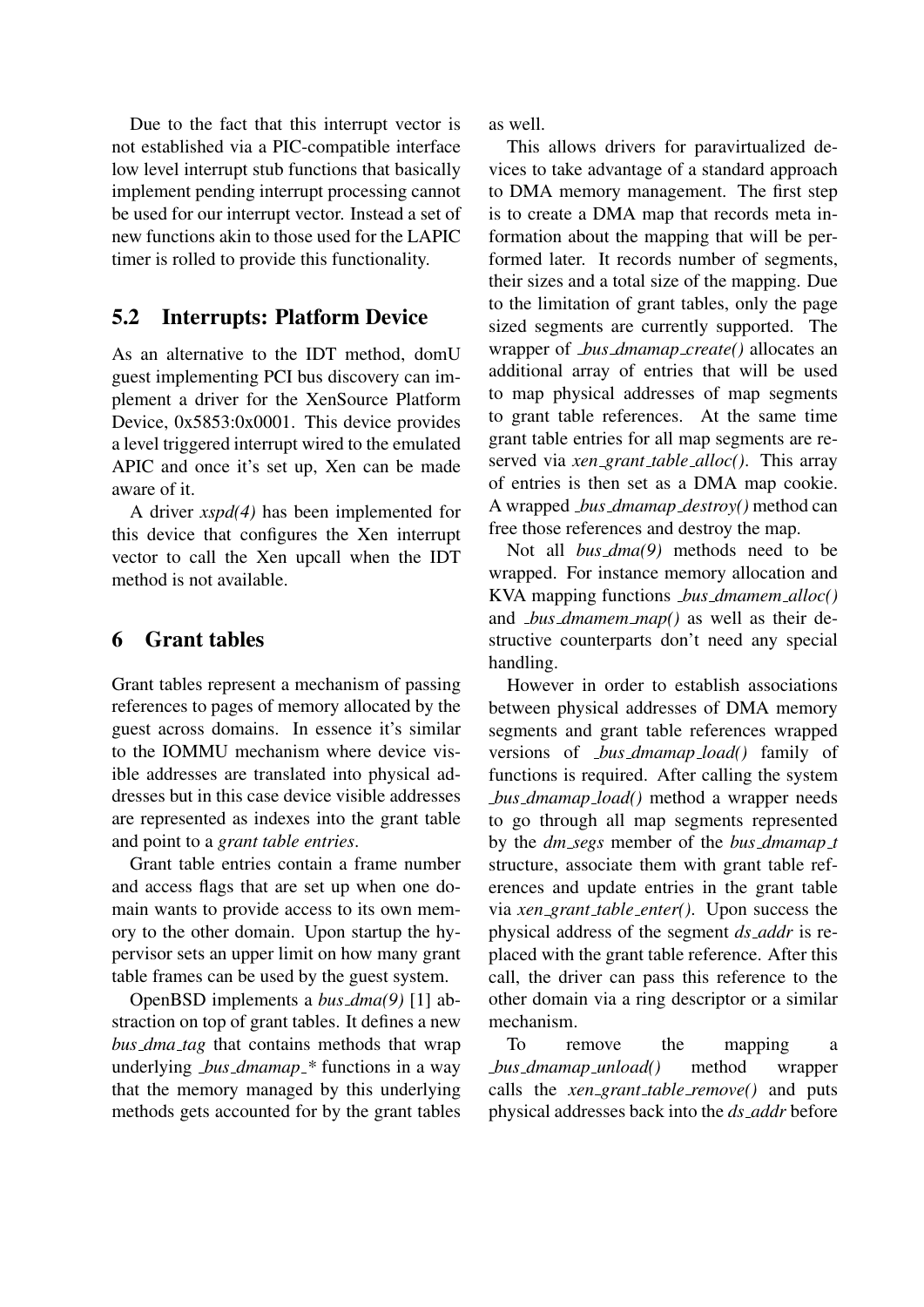

Figure 1: Interfacing Grant Tables with *bus dma load(9)*

calling to the system function.

# 7 XenStore

The XenStore is a hierarchical filesystem like property storage system that can be accessed via an interrupt driven producer/consumer ring interface in order to learn about configured virtual devices and their properties. This extends the hypercall interface with various information in the ASCII string format.

The XenStore ring page is usually allocated by the hypervisor and has to be mapped in by the guest into it's kernel virtual memory space via a call to the *pmap kenter pa()*. The physical address of the page is fetched with a hypercall. The event channel port for XenStore is also preallocated and can be learned via a hypercall as well.

The two most important hierarchies available throught the XenStore interface are "device/" and "backend/" that represent available virtual devices and their backend counterparts. Configuring these devices in large part requires setting properties within these hierarchies.

To issue a set of pre-defined commands a common interface akin to SCSI command submission was implemented. *xs cmd()* takes an operation code, a node that the operation is performed upon as well as matrix of *iovec* structures. Depending on whether it's a *read* or a *write* operation the *iovec* matrix is ether allocated and returned by the XenStore driver or in case of a *write* operation by the callee. In case the matrix was allocated by the driver it needs to be disposed of by calling *xs resfree()*.

A simpler property accessor interface *xs getprop()* and *xs setprop()* was introduced for when complexity of a generic *xs cmd()* is not required.

Extensive string parsing in the kernel was avoided by providing a simple *iovec* based interface thus multiple independent strings are returned back to the caller as an array of vectors. Other parts of the infrastructure are required to perform data conversions and manipulations on their own which in most cases not strictly required as string comparisons cover most of the use cases.

### 8 Power management facilities

Xen provides a few power management capabilities to the controlling domain, namely it allows to signal halt, reboot and suspend events to the guest. In order to receive these events a guest is required to install a notification on the "control/shutdown" node via a XenStore *watch* operation.

Once installed, an asynchronous event mes-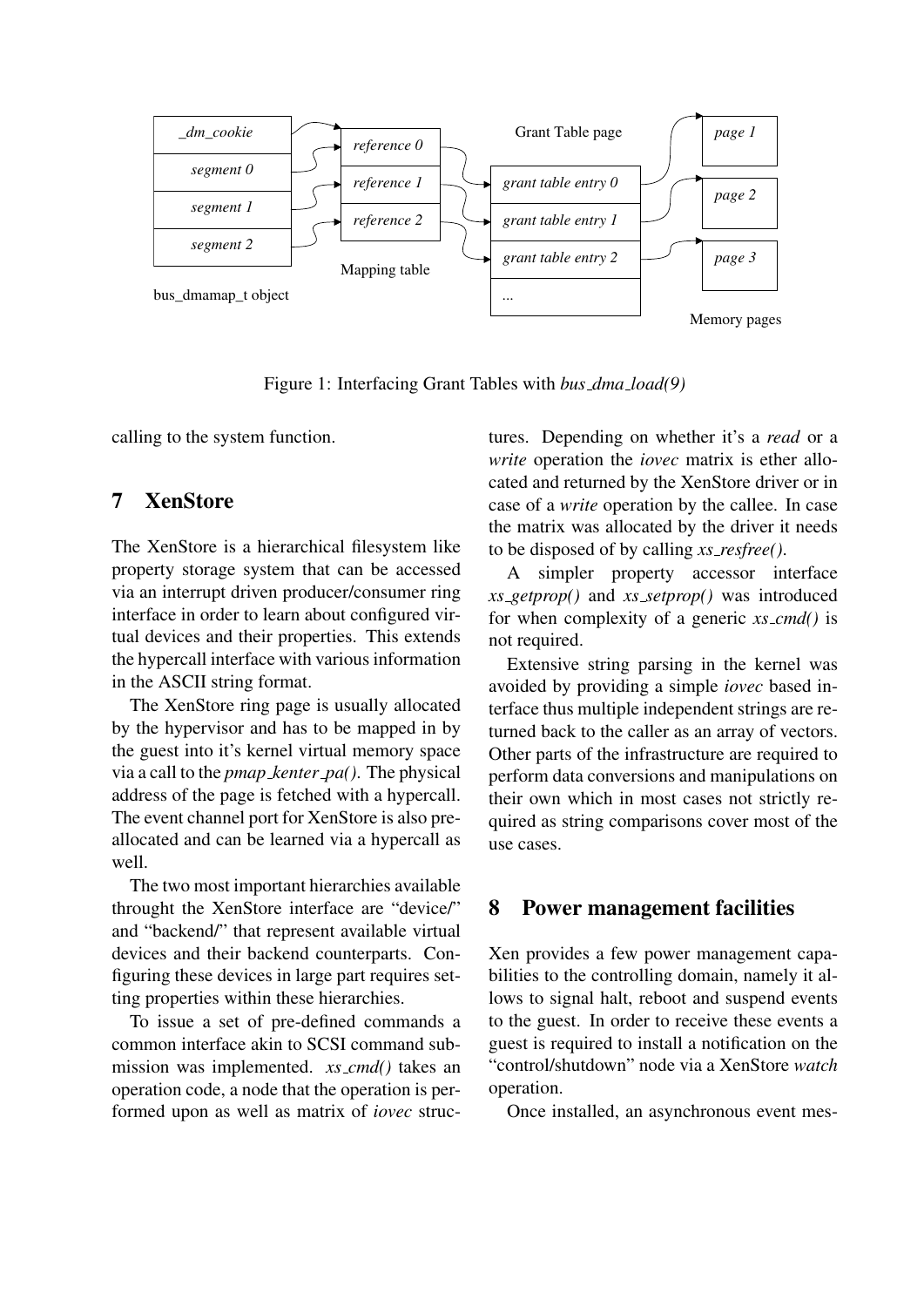sage will be delivered to the guest that will require it to read the "control/shutdown" property and act accordingly.

To execute an event callback in a safe environment it's scheduled via a *task add(9)* to execute in the shared system task queue (*systq*) under the kernel lock. This allows us to perform graceful shutdown and reboot operations.

### 9 Virtual device attachment

In order for the guest to probe for virtual devices a XenStore directory listing operation must be issued for the "device/" node and then for every subdirectory of it another listing operation must be performed. This produces nodes like "device/vif/0" and "device/vif/1" that represent different virtual devices that have been configured for this virtual machine instance.

A standard procedure in this case is to utilize the BSD autoconfiguration framework [2] and specifically *config found(9)* in order to attach devices configured in the kernel configuration file. For instance if "*xnf\* at xen0*" configuration option is included in the kernel config file a specified match function for the *xnf(4)* device will be called and the driver can determine whether or not it should proceed with attachment. This decision is based on the provided *xen attach args* structure that records the node name and a few other bits of information to support device attachment procedure.

Default configuration of virtual networking interfaces employed by Xen allows for both paravirtualized and legacy PCI drivers to attach to the same network interface. It's done this way in order to simplify VM configuration and provide a simple fallback method. Thus it's imperative for the virtual network interface to claim ownership of the device and instruct the hypervisor to exclude the legacy PCI device from the PCI device tree. This is done via an I/O port operation once *xnf(4)* driver finishes the attachment process. This allows sys-

tem operators to disable *xnf(4)* driver in the kernel via *config(8)* or User Kernel Config during boot and fall back to the legacy device driver without recompiling the kernel.

## 10 Virtual network interface

A driver for the virtual network interface is based around the idea that receive and transmit ring descriptors take grant table references to the networking stack buffers instead of physical addresses that regular hardware counterparts do.

Both receive and transmit rings are allocated as contiguous chunks of memory so that they can be associated with a single grant table reference. These grant table references are passed to the hypervisor as device properties "rx-ring-ref" and "tx-ring-ref" accordingly.

Each receive and transmit descriptor has its own grant table reference pointing to a single buffer not exceeding a page in size. In order to support fragmented chains in the transmission code path we need to ensure that the chain is not longer than 18 fragments (when scatter-gather operation is supported by the backend) and then extract each individual memory buffer in order to load it into the transmit descriptor map and associate with a transmit descriptor. This effectively transposes a tree like structure of a ring of mbuf chains into a flat ring of buffers that Netfront implements.

In order to tell the hypervisor that the device is ready to receive network traffic a *state* property needs to be set to the *connected* state value.

Driver supports receive and transmit TCP/UDP checksum offloading for both IPv4 and IPv6 packets. One of the quirks when dealing with checksums turns out to be almost exact emulation of Linux checksum offloading by Xen Netfront that seems to conflict with how OpenBSD IPv4 checksum offloading is supposed to work in conjunction with protocol checksum offloading.